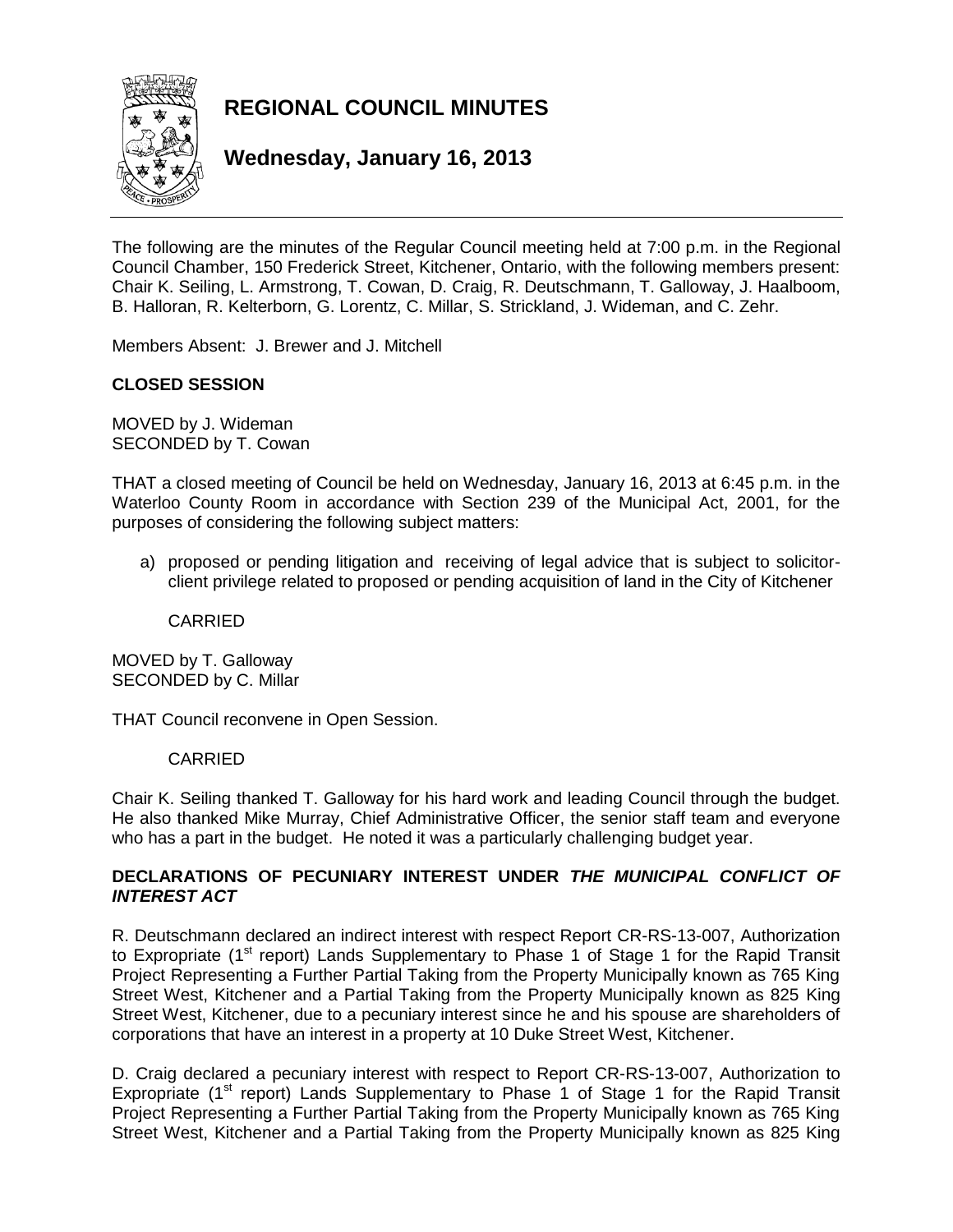Street West, Kitchener, due to his son owning property within the area of a proposed station on the rapid transit system.

K. Seiling declared a pecuniary interest with respect to Report CR-RS-13-007, Authorization to Expropriate (1<sup>st</sup> report) Lands Supplementary to Phase 1 of Stage 1 for the Rapid Transit Project Representing a Further Partial Taking from the Property Municipally known as 765 King Street West, Kitchener and a Partial Taking from the Property Municipally known as 825 King Street West, Kitchener, due to two of his adult children who own residential properties within the proposed corridor.

# **DELEGATIONS**

a) Uwe Kretschmann, City of Cambridge appeared before Council members regarding the 2013 Budget. He highlighted a few issues, not about tax increases or cut backs but the pervasive proliferations of services and policies.

## **MINUTES OF PREVIOUS MEETINGS**

MOVED by J. Wideman SECONDED by L. Armstrong

THAT the following Minutes be approved:

- a) All Council December 12, 2012
- b) Closed Council December 19, 2012
- c) Council December 19, 2012
- d) Planning and Works January 8, 2013
- e) Closed Committee January 8, 2013
- f) Administration and Finance January 8, 2013
- g) Community Services January 8, 2013
- h) Budget Public Input January 9, 2013

CARRIED

MOVED by L. Armstrong SECONDED by T. Cowan

THAT Council go into Committee of the Whole to consider reports.

CARRIED

## **COMMITTEE REPORTS**

#### Planning and Works

The Summary of Recommendations of the Planning and Works Committee was presented by Geoff Lorentz, Vice-Chair of the Committee.

MOVED by G. Lorentz SECONDED by R. Kelterborn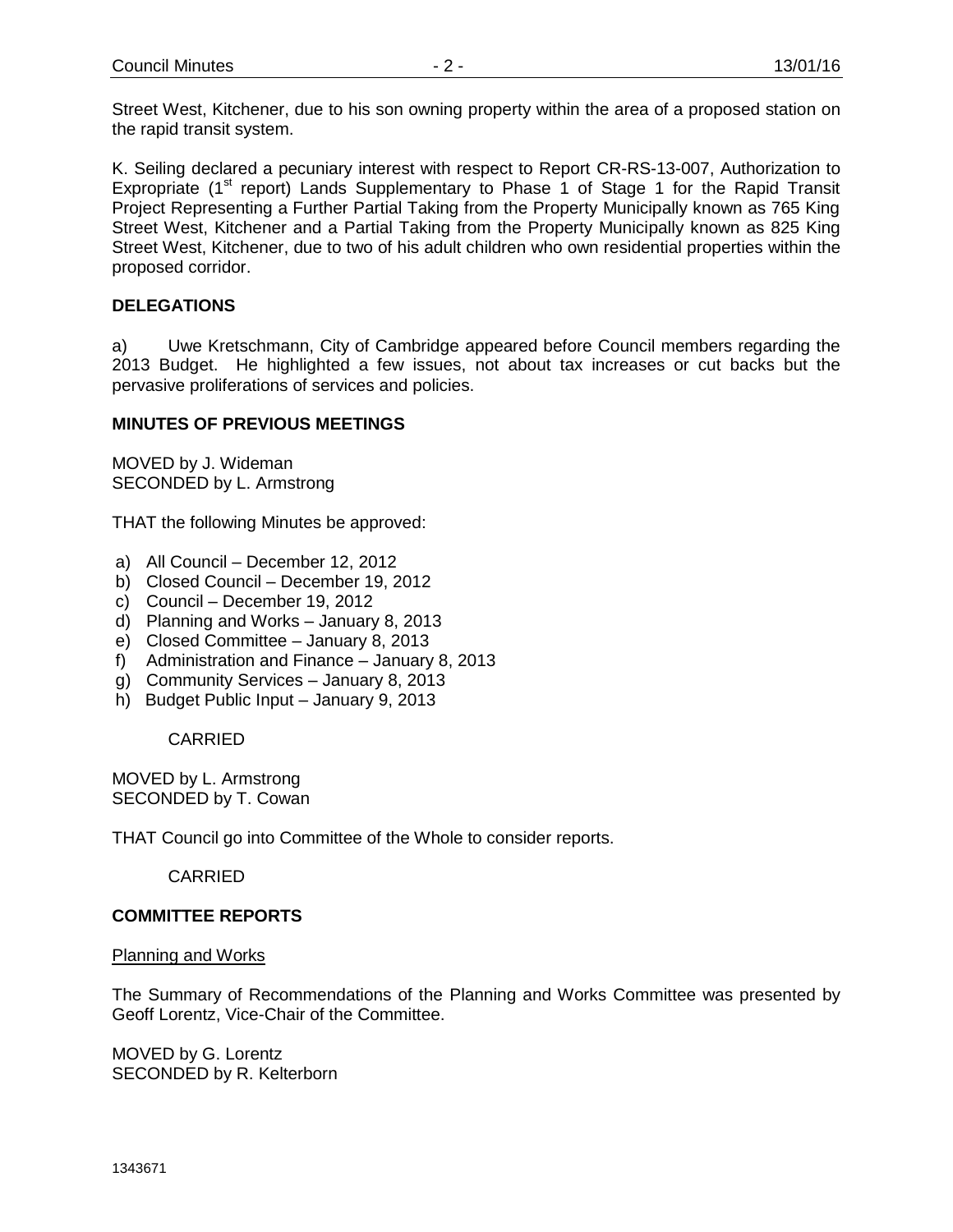THAT the Summary of Recommendations of the Planning and Works Committee, dated January 8, 2013, Items 1 to 5, and 3 reports from closed session, Items 6, 7, and 8 be adopted as follows:

- 1. THAT the Region of Waterloo accept P-13-001, Monthly Report of Development Activity for November 2012, dated January 8, 2013.
- 2. THAT the Regional Municipality of Waterloo take the following actions with respect to proposed improvements on Bishop Street from Conestoga Boulevard to Concession Road in the City of Cambridge:
	- a) approve the proposed improvements to Bishop Street as outlined in Report E-13-001; and
	- b) amend Traffic and Parking By-law 06-072, as amended, after completion of the proposed improvements to provide Reserved Lanes for bicycles on both sides of Bishop Street from Conestoga Boulevard to Concession Road.
- 3. THAT the Regional Municipality of Waterloo enter into a Consulting Services Agreement with Associated Engineering Ltd. to provide consulting engineering services for the Class Environmental Assessment (EA), Detailed Design, Contract Administration and Construction Inspection Services associated with the Homer Watson Boulevard Widening and Corridor Study from Conestoga College Boulevard to Manitou Drive at an upset fee limit of \$655,408 plus applicable taxes for the Class EA and design phases, with construction administration services to be paid on a time basis, as outlined in report E-13-007, dated January 8, 2013.
- 4. THAT the Regional Municipality of Waterloo approve extension of the Rural Water Quality Program for one year and allocate an additional \$300,000 for incentives to farmers, as outlined in Report E-13-004 dated January 8, 2013.
- 5. THAT the Regional Municipality of Waterloo (Region) approve the following actions with regard to the proposed Source Protection Plan (SPP), as presented in Report E-13-003, dated January 8, 2013:
	- Continue to support the policies in the proposed SPP for the Grand River that apply within Waterloo Region;
	- Recommend Policy RW-NB/CW-40, which stipulates that enhanced road design features be included in Environmental Assessments, be amended to apply to the establishment of new roads where the application of salt could be a significant threat;
	- Recommend Policy RW-CW-45(a) be amended to include prohibition of partially below-grade fuel storage tanks in Wellhead Protection Area A (WHPA A); and
	- $\bullet$ Forward this report to the Source Protection Authority (SPA) and request that it include the above resolutions as part of the submission of the proposed SPP to the Minister of Environment.
- 6. THAT the Regional Municipality of Waterloo approve, enter into a Settlement Agreement for, and execute all documentation related to, the expropriation of lands for the Weber Street West road improvements, such lands described as Part Lot 80, Registered Plan 376, being Part 1, Plan WR720010, PIN 22319-0148(LT), in the City of Kitchener, Regional Municipality of Waterloo from 1270887 Ontario Inc. for the sum of \$402,000.00 as compensation for the value of the taking of land, rental loss and costs to find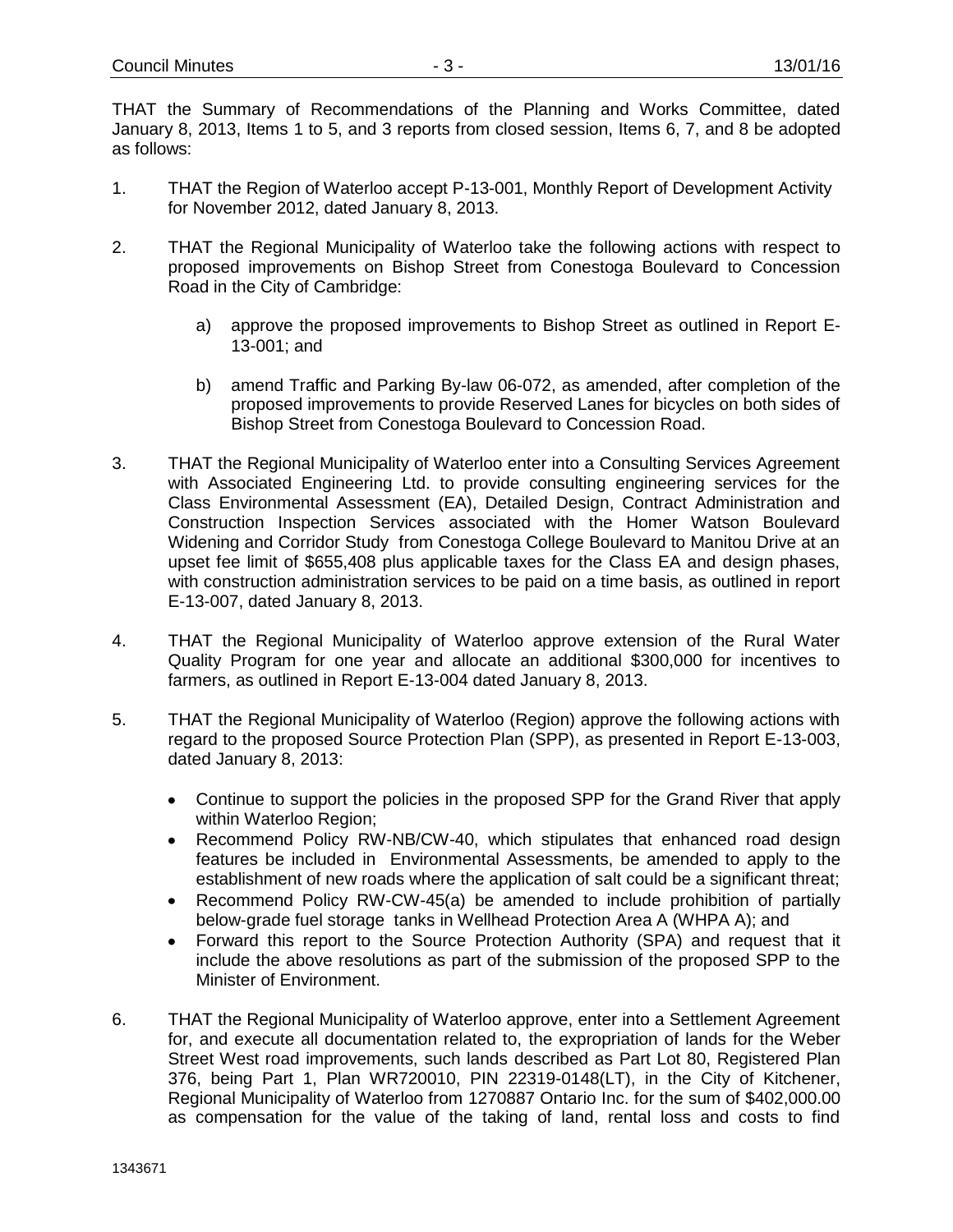replacement premises, plus associated acquisition costs, with all documentation to the satisfaction of the Regional Solicitor.

- 7. THAT the Regional Municipality of Waterloo approve, enter into an Agreement for, and execute all documentation related to, the acquisition of land for road improvements to Weber Street West described as Part Lots 28 and 29, Plan 131 as in Instrument Number 793476, PIN 22326-0182 (LT), being 281 Weber Street West, City of Kitchener, Regional Municipality of Waterloo from Eugene Belanger for the sum of \$275,000.00, plus associated acquisition costs, subject to documentation satisfactory to the Regional Solicitor.
- 8. THAT The Regional Municipality of Waterloo approve the settlement with Khanhkam Chouangsirivong and Souksavanh Chouangsirivong for the total amount of \$113,876, inclusive of costs, in relation to the expropriation of the Chouangsirivongs' leasehold interest at 81 Weber Street West, Kitchener.

### CARRIED

### Administration and Finance

The Summary of Recommendation of the Administration and Finance Committee was presented by Tom Galloway, Chair of the Committee.

MOVED by T. Galloway SECONDED by T. Cowan

THAT the Summary of Recommendations of the Administration and Finance Committee dated January 8, 2013, Items 1 and 2, be adopted as follows:

- 1. THAT the Regional Municipality of Waterloo approve the use of the remnant properties at 100, 104 and 108 Weber Street West, acquired for the Weber Street reconstruction, for an Emergency Medical Services Waiting Station, as outlined in report CR-FM-13- 003/PH-13-002, dated January 8, 2013.
- 2. THAT the Regional Municipality of Waterloo submit an application for Municipal Infrastructure Investment Initiative funding for the West Montrose Bridge restoration, as described in Report F-13-002.

CARRIED

#### **Community Services**

The Summary of Recommendations of the Community Services Committee was presented by Sean Strickland, Chair of the Committee.

MOVED by S. Strickland SECONDED by T. Cowan

THAT the Summary of Recommendations of the Community Services Committee dated January 8, 2013, Item 1, be adopted as follows:

1. THAT the Regional Municipality of Waterloo approve entering into agreements with agencies as determined by the Commissioner of Social Services from time to time, upon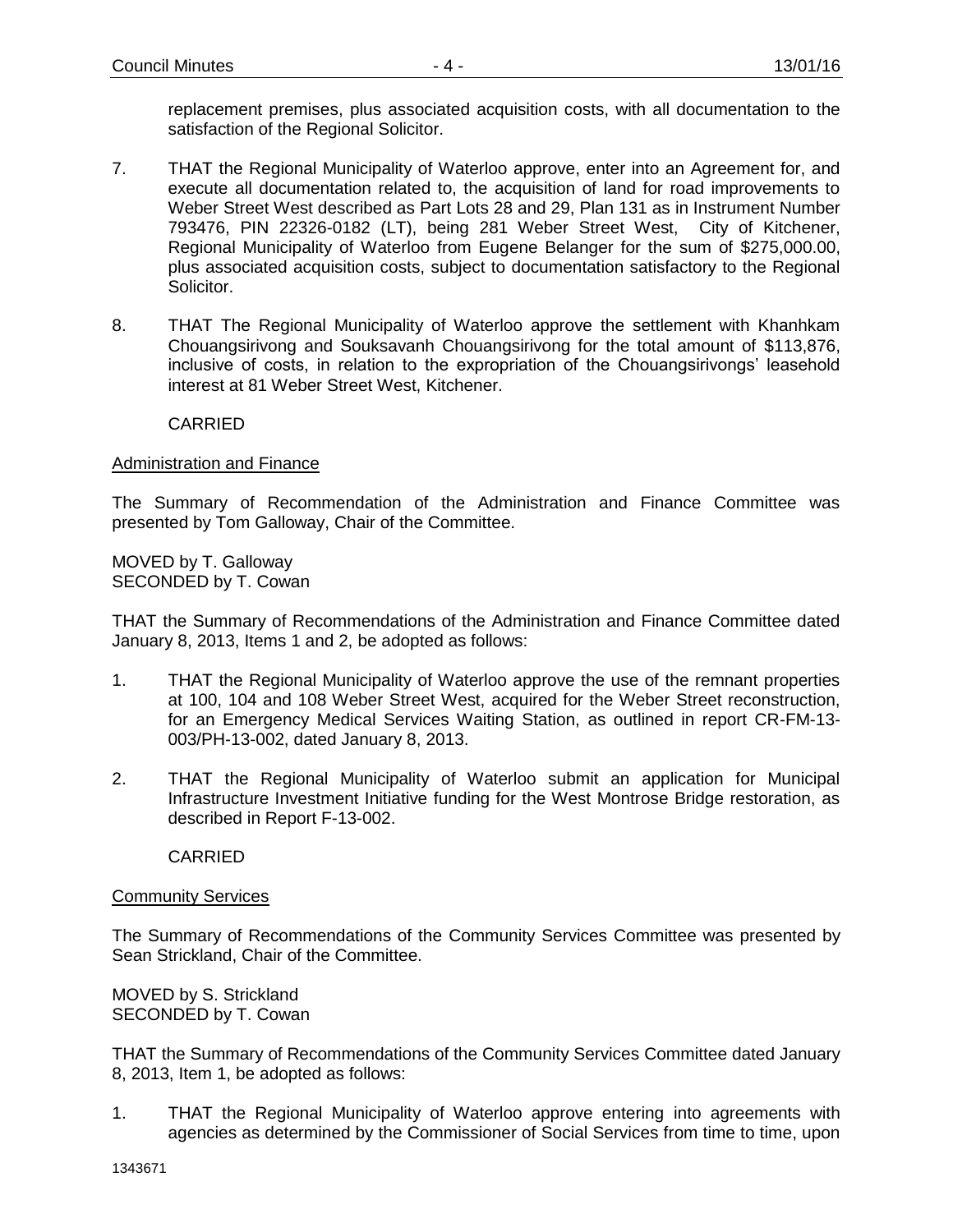terms and conditions acceptable to Legal Services, subject to receipt of funding from the Province of Ontario or a Ministry or agency thereof for the Community Homelessness Prevention Initiative Program;

AND THAT the 2013 budget implications of one time transitional funding for the Community Homelessness Prevention Initiative of \$1,517,140 gross to be funded by the Ministry of Community and Social Services be referred to Budget Committee for consideration, as outlined in report SS-13-001, dated January 8, 2013.

CARRIED

# Budget

The Summary of Recommendations of the Budget Committee was presented by Tom Galloway, Chair of the Committee.

T. Galloway thanked his fellow Councillors for their very strenuous deliberations on the 2013 budget since October and also thanked M. Murray, senior staff and all the staff for their great work they have done to bring in a reasonable base budget.

J. Haalboom requested that item 1 be taken separately.

MOVED by T. Galloway SECONDED by L. Armstrong

THAT the Summary of Recommendations of the Budget Committee dated January 16, 2013, Item 1, be adopted as follows:

1. THAT the Regional Municipality of Waterloo approve the Waterloo Region Police Services 2013 Property Tax Operating Budget with a net levy of \$135,147,530 (1.73%) and the Waterloo Regional Police Services 2013 Property Tax Capital Budget and 2014-2022 Capital Forecast as tabled at the January 9, 2013 Police Services Board Meeting.

CARRIED (J. Haalboom opposed)

MOVED by T. Galloway SECONDED by L. Armstrong

THAT the Summary of Recommendations of the Budget Committee dated January 16, 2013, Item 2, 3 and 4 be adopted as follows:

- 2. THAT the Regional Municipality of Waterloo approve the Waterloo Region Library 2013 Property Tax Operating Budget with a net levy of \$2,296,695 and the Waterloo Region Library 2013 Property Tax Capital Budget and 2014-2022 Capital Forecast as amended.
- 3. THAT the Regional Municipality of Waterloo approve a Grand River Transit fare increase of 7% effective July 1, 2013 as currently reflected in the 2013 base budget with specific fare increases to individual elements to be brought forward to Council for approval in Spring 2013.
- 4. THAT the Regional Municipality of Waterloo repeal By-law Number 12-001 (as amended), being a By-law to Establish Fees and Charges for the Regional Municipality of Waterloo and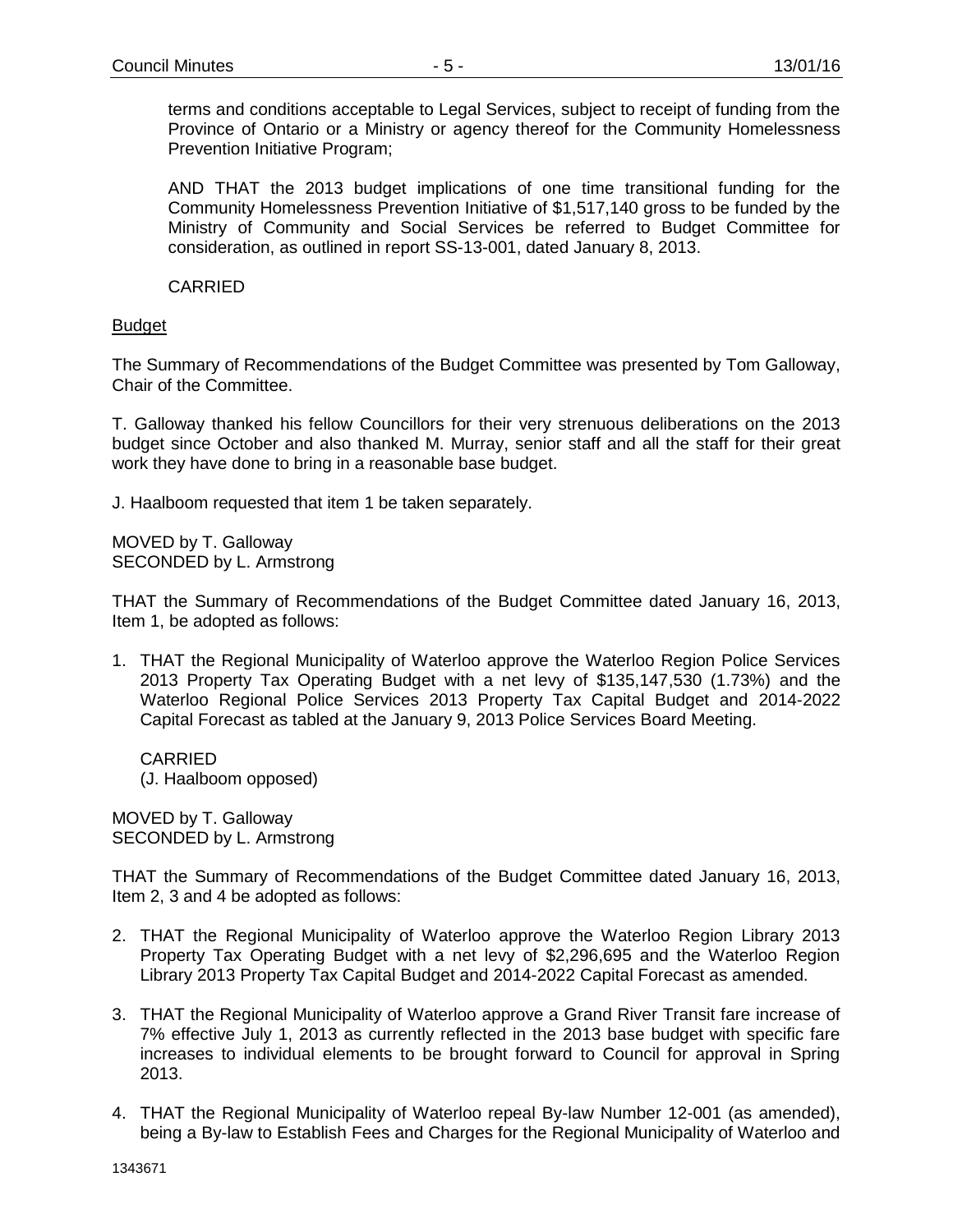that a new Fees and Charges By-law be passed including those fees and charges listed on the January 16, 2013 Budget Committee Agenda.

- 5. THAT the Regional Municipality of Waterloo receive the Information Paper titled "Municipal Budget Regulations" included in the January 16, 2013 Budget Committee Agenda for information, as required by *Ontario Regulation 284/09.*
- 6. THAT the Regional Municipality of Waterloo approve the 2013 Property Tax Operating Budget with a net levy of \$ 282,975,629 (1.01%), excluding Police Services, and the 2013 Property Tax Capital Budget and 2014-2022 Capital Forecast, excluding Police Services, reflecting budget issues presented to Budget Committee as amended.

**CARRIED** 

# **OTHER MATTERS UNDER COMMITTEE OF THE WHOLE**

a) CR-RS-13-007, Authorization to Expropriate ( $1<sup>st</sup>$  report) Lands Supplementary to Phase 1 of Stage 1 for the Rapid Transit Project Representing a Further Partial Taking from the Property Municipally known as 765 King Street West, Kitchener and a Partial Taking from the Property Municipally known as 825 King Street West, Kitchener

MOVED by J. Wideman SECONDED by T. Cowan

THAT The Regional Municipality of Waterloo direct and authorize the Regional Solicitor to take the following actions with respect to the expropriation of further lands required for the construction of Stage 1 of the Rapid Transit Project on King Street West at the City of Kitchener, in the Regional Municipality of Waterloo in accordance with the Recommended Rapid Transit Implementation Option Report E-11-072 dated June 15, 2011:

Conflicts: D. Craig R. Deutschmann K. Seiling

1. Complete application(s) to the Council of The Regional Municipality of Waterloo, as may be required from time to time, for approval to expropriate lands, which are required for the Rapid Transit Project Stage 1 and described as follows:

Fee Simple Partial Taking

- a) Part of Lot C, Registered Plan 9, being Part 5, Reference Plan 58R17699, Part of PIN 22424-0330, City of Kitchener, Regional Municipality of Waterloo (765 King Street West, Kitchener); and
- b) Part of Lot 7, Subdivision of Lot 15, German Company Tract, being Part 1, Reference Plan 58R17699, Part of PIN 22424-0155, City of Kitchener, Regional Municipality of Waterloo (825 King Street West, Kitchener).
- 2. Serve notices of the above application(s) as required by the Expropriations Act;
- 3. Forward to the Chief Inquiry Officer any requests for a hearing that may be received;
- 4. Attend, with appropriate Regional staff, at any hearing that may be scheduled;
- 5. Discontinue expropriation proceedings or any part thereof, in respect of the above described lands, or any part thereof, upon the registration on title of the required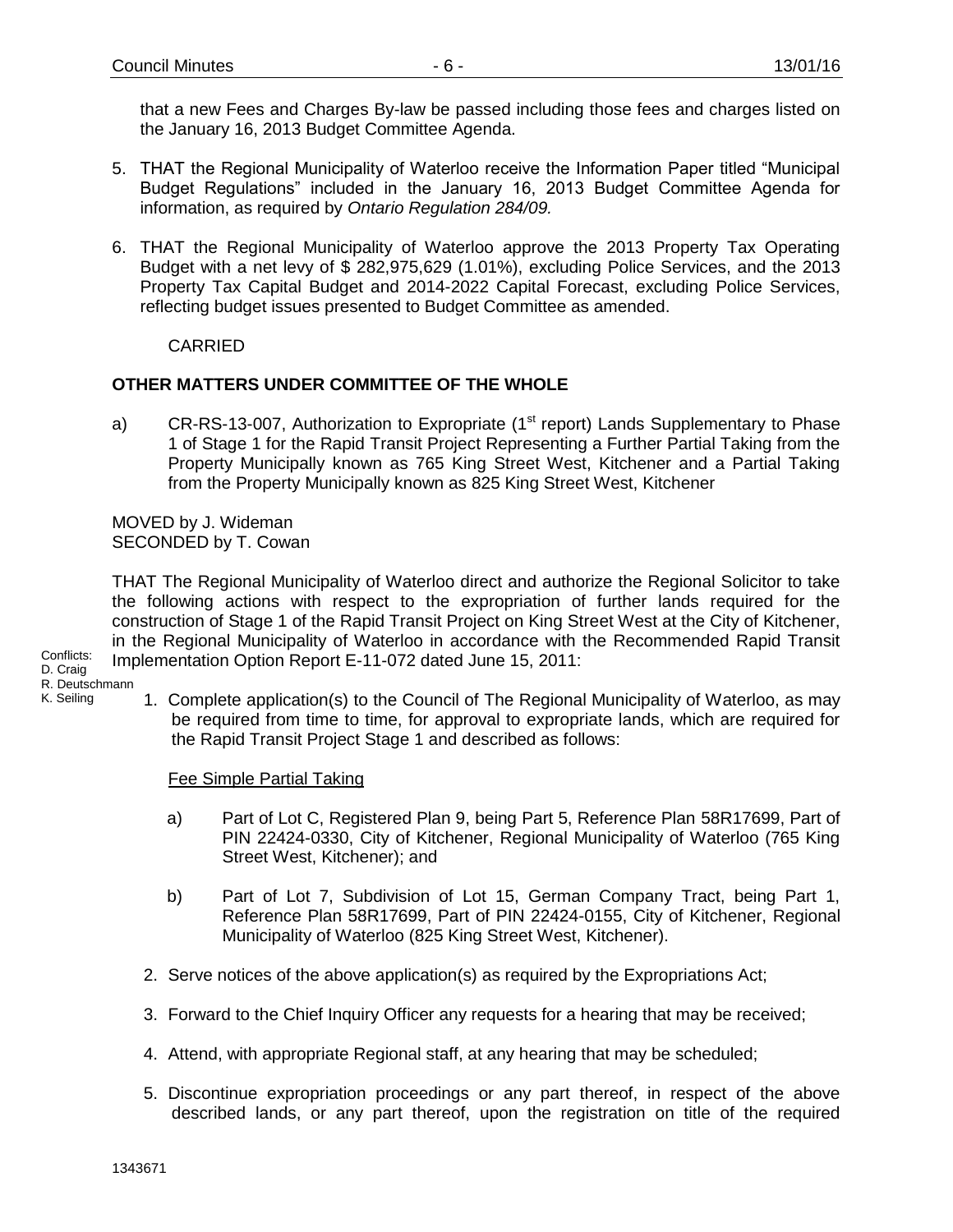documentation to complete a transaction whereby the required interest in the lands is conveyed; and

6. Do all things necessary and proper to be done, and report thereon to Regional Council in due course.

CARRIED

b) Memo: Ontario Works Caseload: December 2012

Received for information.

MOVED by B. Halloran SECONDED by T. Cowan

THAT Committee of the Whole rise and Council resume.

CARRIED

MOVED by T. Cowan SECONDED by C. Millar

THAT Council adopt the proceeding of the Committee of the Whole.

CARRIED

#### **MOTIONS**

#### **NOTICE OF MOTION**

a) Jane Mitchell proposed FCM Resolution on Impacts of Crime Legislation on Municipalities (Recommendation to be considered February 6, 2013)

#### *Proposed FCM resolution on impacts of crime legislation on municipalities*

**WHEREAS:** Municipal governments are the front-line providers of services and programs of community safety such as policing and emergency services as well as support services for offenders, sentenced to prison, when they return to their home communities ; and

**WHEREAS**: New federal legislation, including the Safe Streets and Communities Act, is expected to substantially increase costs to public safety, enforcement and corrections at all orders of government; and

**WHEREAS:** In municipalities the legislation is expected to increase the demands on policing resources as well as demands for social, housing, employment and health services for offenders released from prisons and returning to their communities; and

**WHEREAS:** Court delays due to mandatory minimum sentencing and other aspects of the new crime legislation will impact not only victims but also the number of accused on remand in Provincial prisons awaiting trial, where there is little to no access to rehabilitation programs and supports; and

**WHEREAS:** Provinces may be faced with needing to cut other funds including funds for municipalities as a result of bearing the increased costs of incarceration in their facilities; and

**WHEREAS**: Evidence-based, comprehensive and integrated crime prevention, and safe alternatives to judicial and custodial options, such as restorative justice and alternative sentencing options (drug treatment and mental health courts, community service orders, fine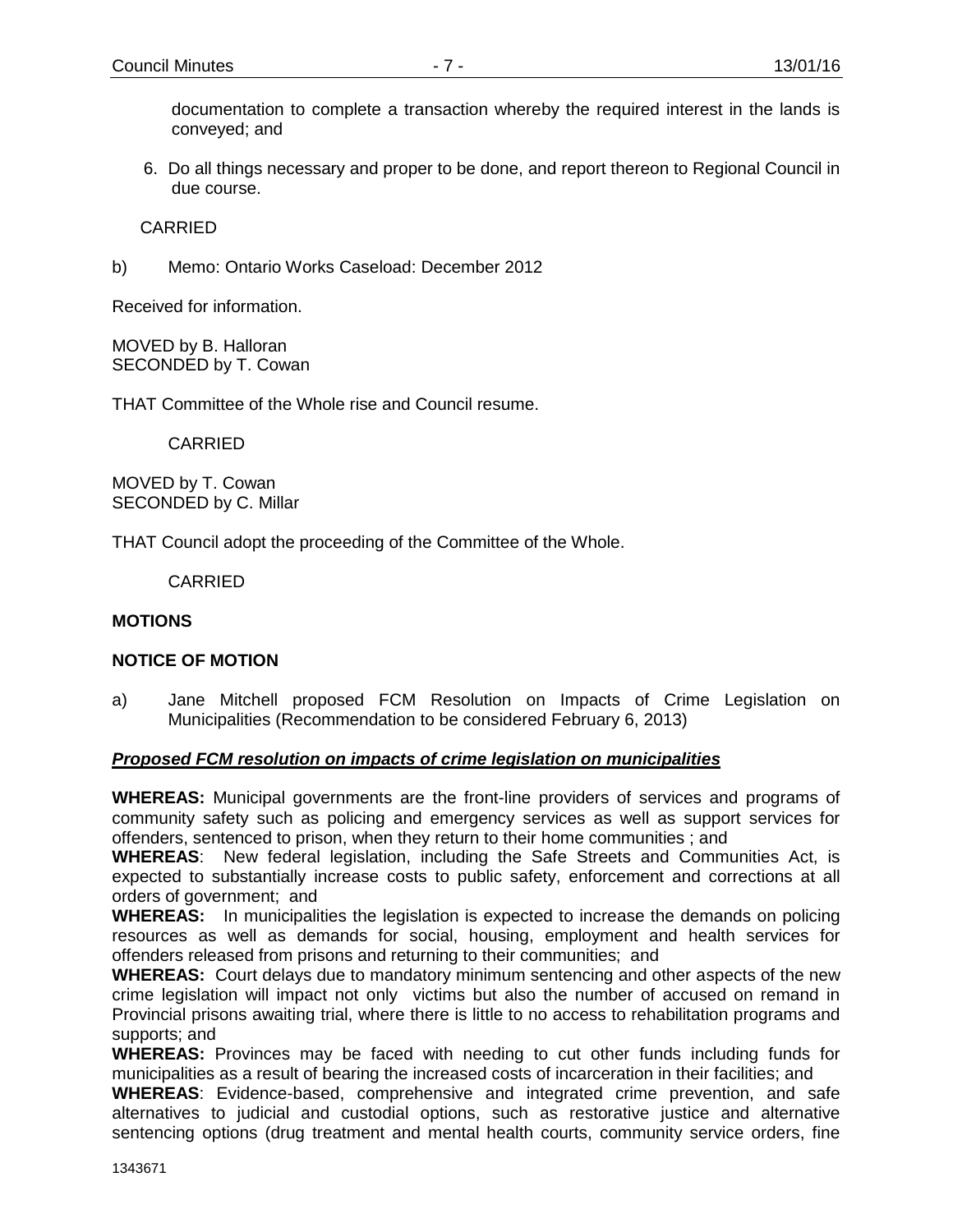option programs etc. ) have proven not only to be effective in reducing crime but also effective in reducing the costs to police and other municipally delivered public safety services; and

**WHEREAS:** Municipal governments recognize that they have a vital role in engaging in discussions on correctional issues that affect community safety both broadly and directly within their jurisdiction; therefore, be it resolved

**THAT:** The Regional Municipality of Waterloo submit for consideration to the Federation of Canadian Municipalities that they pass a resolution calling on the federal government to provide a rigorous cost-benefit analysis of the impact of increased and extended incarceration and other consequences of the recent crime legislation on community safety, with particular attention to impacts on municipalities as a result of costs in policing and of reintegration of offenders released from prisons into their home communities; and

**THAT:** The proposed FCM resolution urge the federal government to work with all orders of government to continue to strengthen and invest in strategic, successful and proven methods in crime prevention, victim assistance, effective alternatives to judicial and custodial options and support for the effective integration of offenders released from prisons back into our communities; and

**THAT:** The Regional Municipality of Waterloo call on the Federation of Canadian Municipalities to pass a resolution urging the federal government to respond to all the issues as stated in the above operative clauses.

b) D. Craig requested that steps be taken to ensure a meeting be held with the area MPP's. He called for the following motion to be brought forward to the next Council Meeting.

**THAT** Council of the Regional Municipality of Waterloo request a February 2013 meeting of the four (4) area Members of Provincial Parliament (MPP's) to discuss Provincial and Regional issues of mutual concern.

## **OTHER BUSINESS**

C. Zehr highlighted that a report is coming forward to the next Planning and Works Committee meeting on January 29, 2013 regarding the tax increment grant program.

## **ENACTMENT OF BY-LAWS – (FIRST, SECOND & THIRD READINGS)**

MOVED by J. Wideman SECONDED by B. Halloran

- a) THAT a By-law to Establish Fees and Charges for the Regional Municipality of Waterloo and Repeal By-law 12-001, As Amended be read a first, second and third time, finally passed and numbered 13-001 signed by the Regional Chair and Regional Clerk and sealed with the Regional Seal.
- b) THAT a By-law to Confirm the Actions of Council of January 16, 2013 be read a first, second and third time, finally passed and numbered 13-002 signed by the Regional Chair and Regional Clerk and sealed with the Regional Seal.

CARRIED

### **ADJOURN**

MOVED by C. Millar SECONDED by B. Halloran